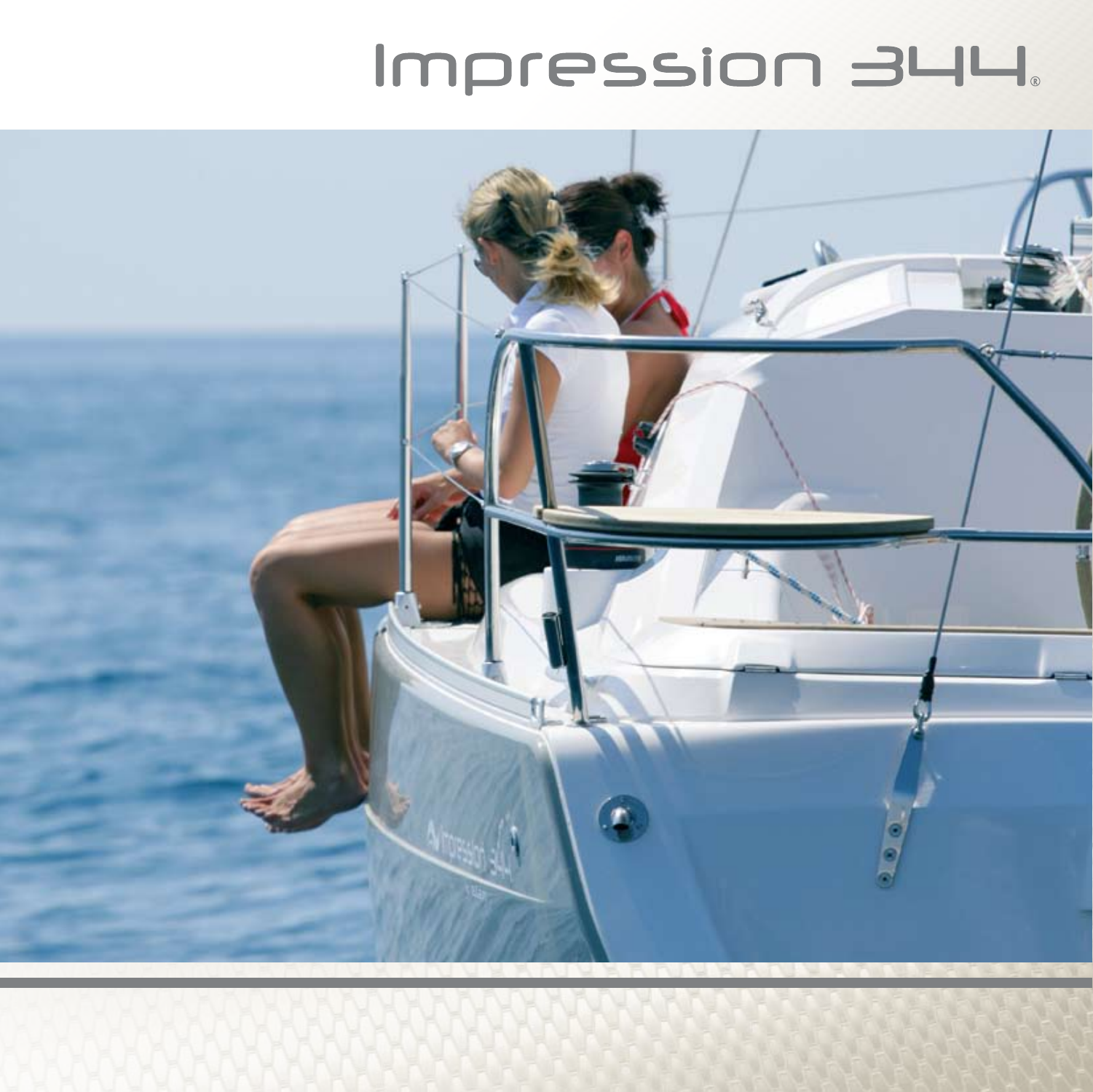## Exllency in design **Impression 344**

Rob Humphreys is an award-winning designer known internationally for his expertise in designing sailing yachts that successfully combine fast, modern hulls with all the comfort and convenience demanded by today's cruising sailor. The Humphreys design team has an enviable track record of designing racing boats for the world's leading events, including the America's Cup and the Whitbread Round the World Race, as well as for leading sailors such as Ellen MacArthur. In parallel with its ground-breaking racing work Humphreys Yacht Design has built a reputation for consistently creating popular and capable cruising boat ranges for internationally known builders such as Elan Marine, Oyster Marine and Northshore Yachts.

"Working on the Impression 344 has been a very interesting task because it takes the Impression ethos of comfortable living down into the most competitive sector of the family cruising yacht market. Her distinctive looks immediately mark her out as an Impression, but the overall design has enabled us to produce the feel of an altogether bigger boat than her 10 metre hull length.

The Impression concept is all about creating an onboard environment that is easy to live with over a long period, and in this respect the Impression 344 will invite long stay-aboard periods. And with a fine turn of speed under sail and power, she will offer her owner considerable cruising scope.,





" A new experience in cruising.



We were very conscious that this size of sailing boat is popular with cruising families and charterers throughout the sailing world, putting space both above and below decks at a premium. By making maximum use of the volume inside the generously proportioned hull we have created an exceptionally roomy and airy boat that provides more living space then many boats of considerably greater length. The saloon, galley, heads; all feel as though they belong to a much larger craft, characterised by extravagant headroom and plenty of natural daylight.

On deck we continued the theme of easy spaciousness by creating a cockpit with the space to seat the crew in comfort around a permanent table, while providing nearby corner seats mounted on the pushpit to give panoramic views from a snug and secure vantage point. All sail controls have been also been brought back to the cockpit, enabling the boat to be easily handled by a small crew if required.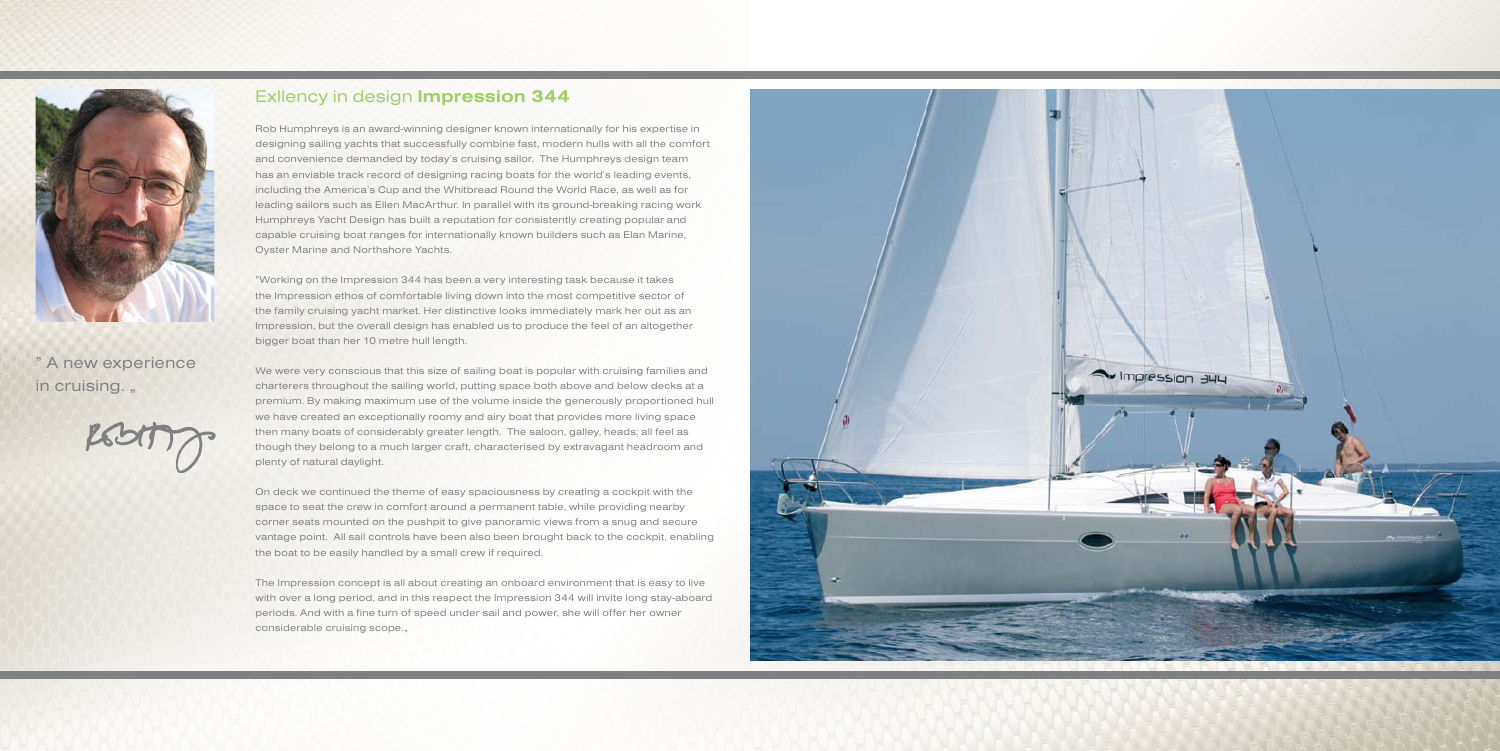

An exceptionally roomy and airy boat.







Comfortable living.

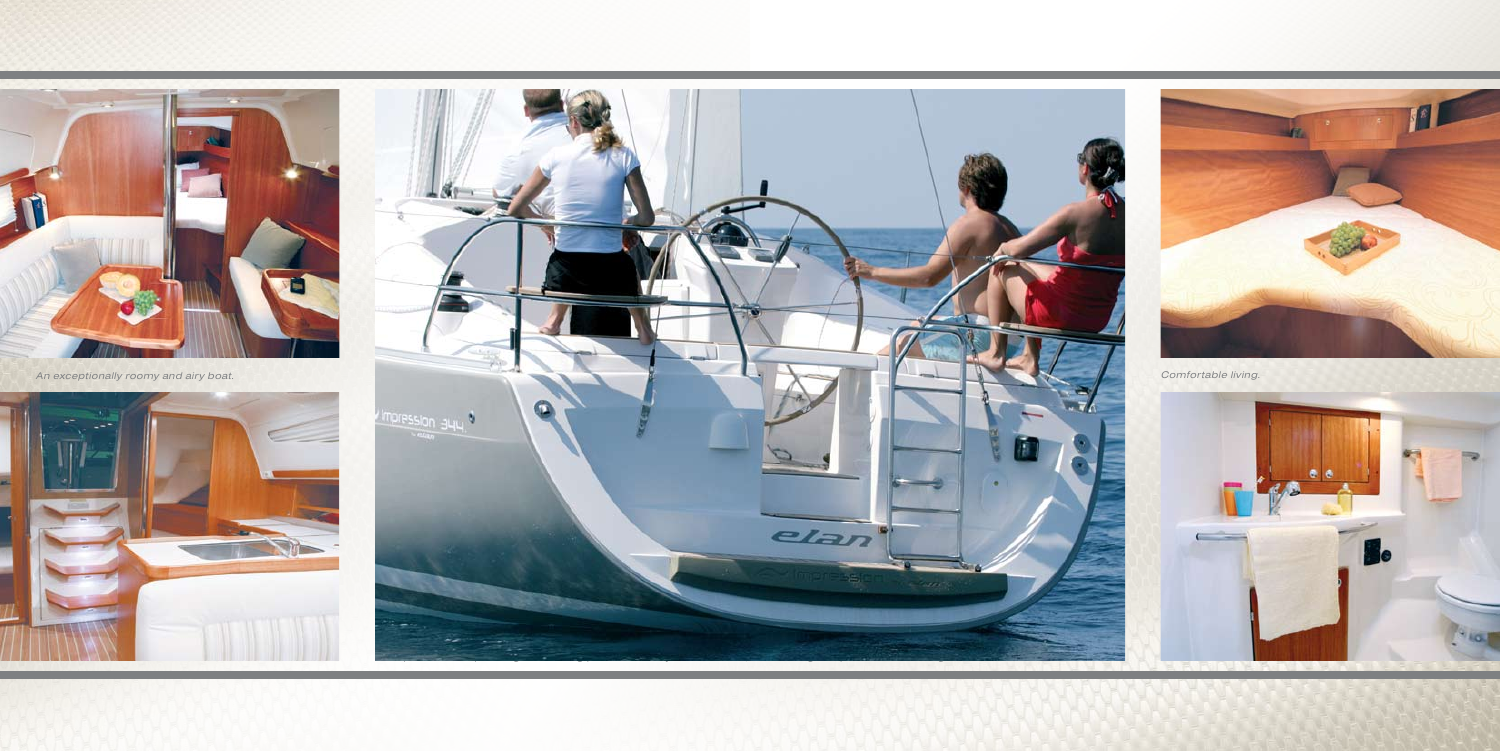## Technical specification:

| LOA                  | 9.99 <sub>m</sub>     |
|----------------------|-----------------------|
| Hull lenght          | 9.99 <sub>m</sub>     |
| Lenght at waterline  | 8,79 m                |
| Beam                 | 3.49 <sub>m</sub>     |
| Draft                | $1,60 \; m$           |
| Displacment          | 5750 kg               |
| Engine               | 20 / 30 hp            |
| Water capacity       | 238 / 468             |
| Fuel capacity        | 1101                  |
| Main sail            | $26,85 \text{ m}^2$   |
| Genoa                | $33,33 \text{ m}^2$   |
| Spinnaker            | $84 \text{ m}^2$      |
| I                    | 12,60 m               |
| J                    | 3,70 m                |
| P                    | 11,64 m               |
| Ε                    | 4,01 m                |
| Boat design category | CE A                  |
| Design               | Humpreys Yahts design |
|                      |                       |









The Impression 344, the third in Elan's Cruising range is absolutely sensational, offering a host of features that will be greatly valued by cruising families, friends and couples.

The boat is distinctive in design, style and comfort, with more than 25% bigger volume compared to the boats of its size. The spacious cabins, head and shower are absolutely first – class, with stunning accommodations and plenty of storage. The semi – deck saloon offers supreme comfort with flowing space, a welcoming ambience, panoramic windows and its lightwood interior. The comfortable cockpit leads to a large swimming platform for days of relaxation, entertaining and pleasurable cruising.

Exceptional seaworthiness in its class, well thought – out design, volume distribution and layout of deck and hardware all contribute to easy handling without compromising boat performance. Its design pedigree is the best testament to its serious, fast bluewater cruising.